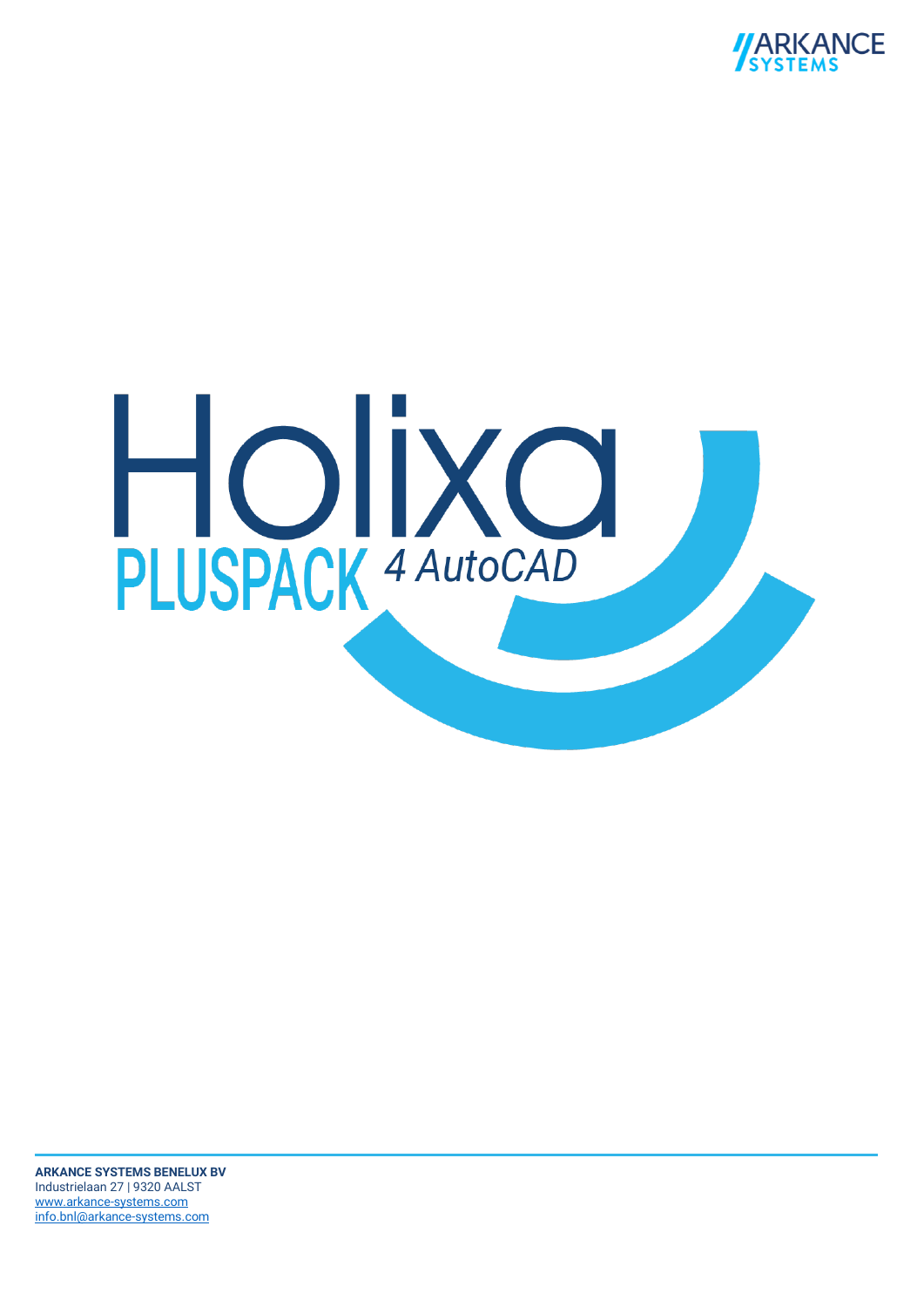

# **Content**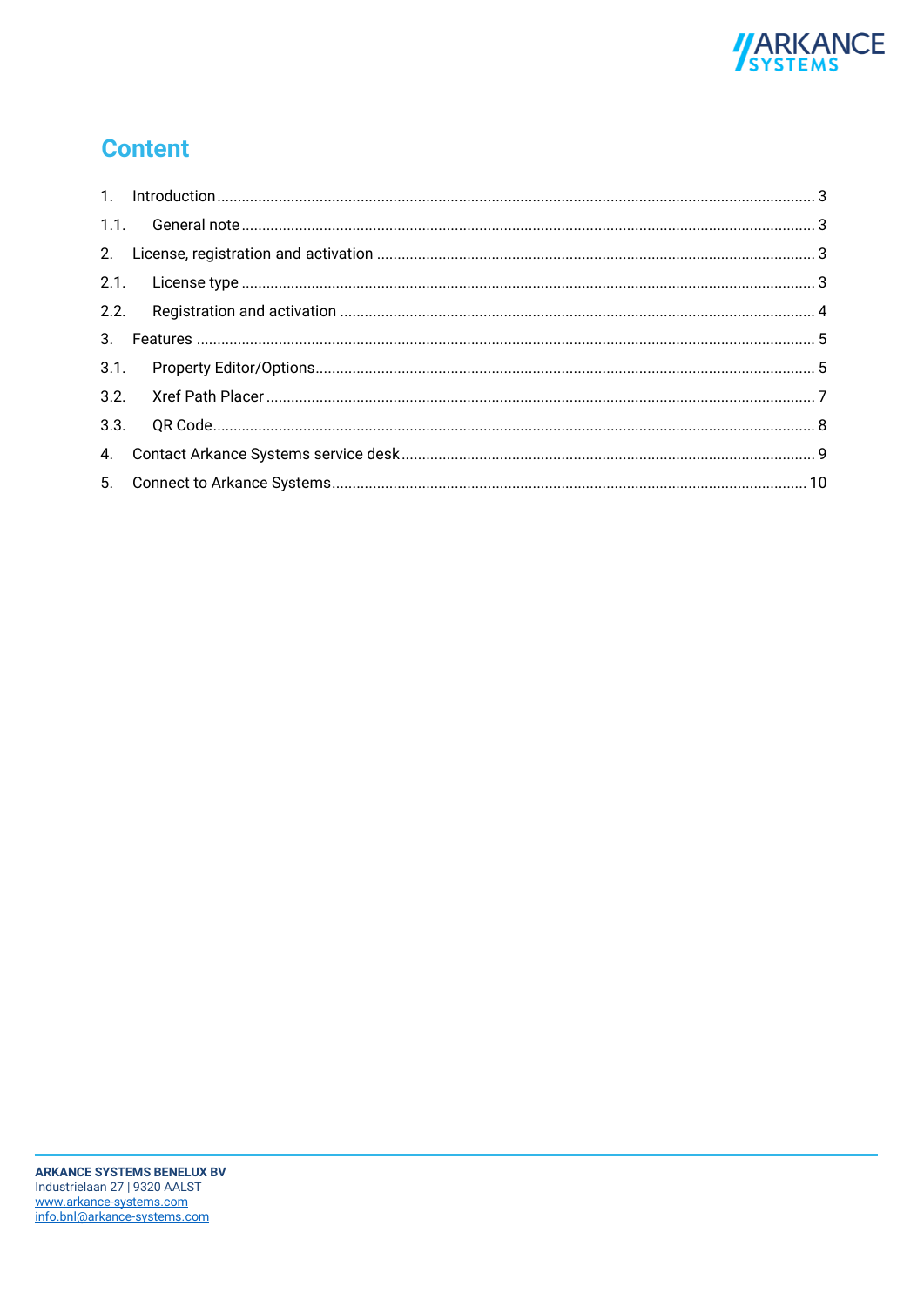### <span id="page-2-0"></span>**1. Introduction**

Holixa PlusPack 4 AutoCAD contains extra functionalities in AutoCAD with a focus on automating certain repetitive tasks and ease of use. These functionalities were chosen by our staff based on FAQ's from our Service Desk customers. If you have remarks or requests about this topic please don't hesitate to contact our Service Desk at [support.bnl@arkance-systems.com.](mailto:support.bnl@arkance-systems.com)

### <span id="page-2-1"></span>**1.1. General note**

A windows popup may appear, simply click 'more info' and then 'run anyway'.



### <span id="page-2-2"></span>**2. License, registration and activation**

### <span id="page-2-3"></span>**2.1. License type**

There are two different types available in function of the type of the Holixa PlusPack 4 AutoCAD:



**Web License**

Registration for all computers within the same AD (active directory) domain

#### **Standalone License**

Registration per computer (limited to one computer)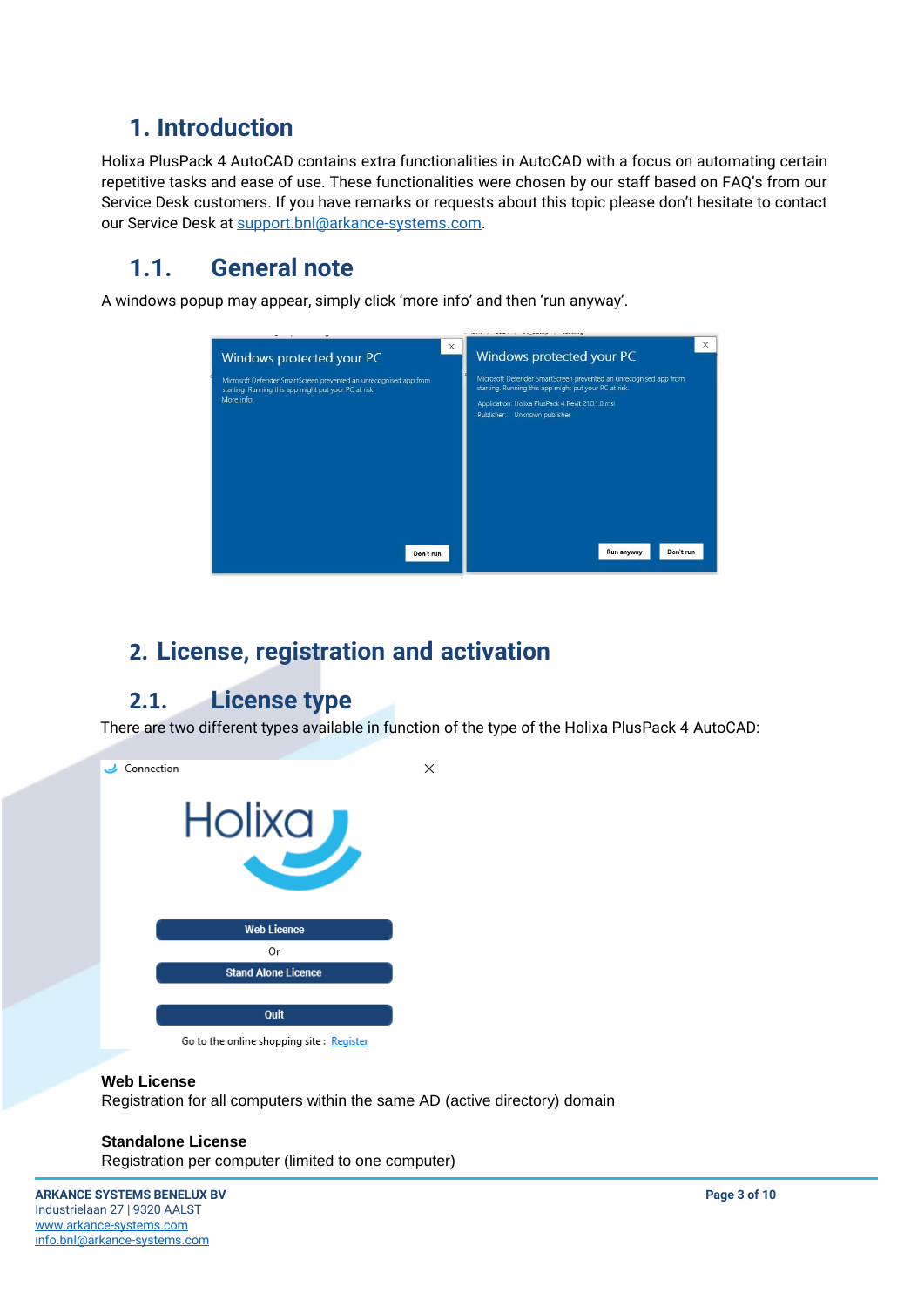Contact our helpdesk for more information: [support.bnl@arkance-systems.com](mailto:support.bnl@arkance-systems.com)

# <span id="page-3-0"></span>**2.2. Registration and activation**

Click **Sign In**

|                         | About - Arkance Systems Product | ×                                          |
|-------------------------|---------------------------------|--------------------------------------------|
|                         | <b>JARKANCE</b>                 | <b>AUTODESK</b><br><b>Platinum Partner</b> |
| Product Contact         |                                 |                                            |
| Product                 |                                 |                                            |
| Name:                   | <b>Holixa PlusPack 4 Vault</b>  |                                            |
| Version:                | 2022.0                          |                                            |
| <b>Autodesk Product</b> |                                 |                                            |
| Name:                   | Autodesk Vault 2022             |                                            |
| License<br>Sign In      | <b>Manage</b>                   |                                            |
|                         |                                 | Close                                      |

The first time you have to "register", unless you have already received an email from [holixa-license@arkance-systems.com](mailto:holixa-license@arkance-systems.com) to make a new account. Then you can follow the instructions in the mail.

After registration, you can Connect with your e-mail address and your password.

Choose '**Web License**' as your license type:

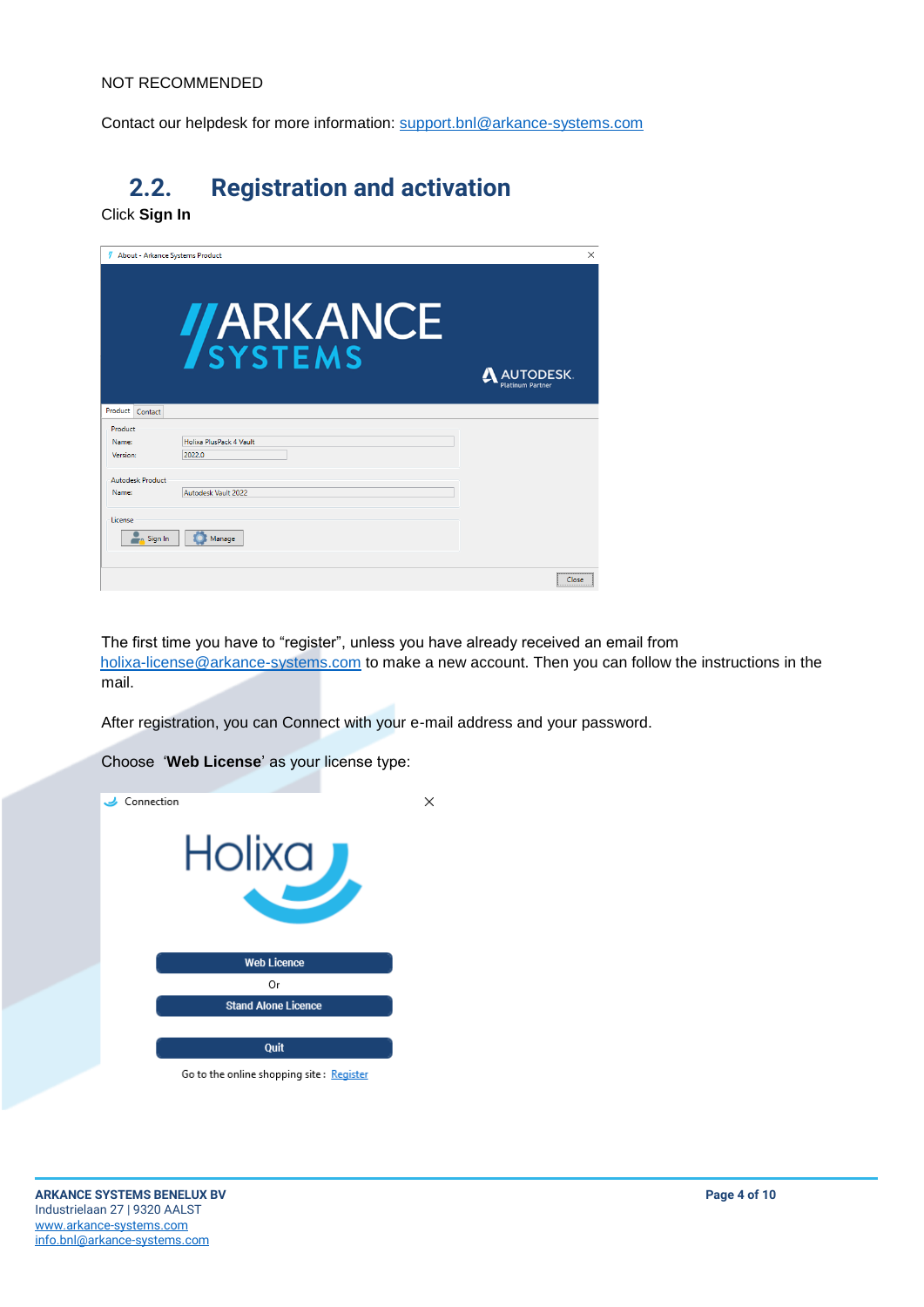| Connection                                                                                             | ×                                        |                      |
|--------------------------------------------------------------------------------------------------------|------------------------------------------|----------------------|
| Holixa                                                                                                 |                                          |                      |
| rosane.dedecker@arkance-systems.com<br>****************<br><b>Connect</b>                              |                                          |                      |
| Or<br><b>Start trial version</b>                                                                       |                                          |                      |
| <b>Back</b><br>Quit<br>Go to the online shopping site: Register                                        |                                          |                      |
| Connection                                                                                             | ×                                        |                      |
| Holixa                                                                                                 |                                          |                      |
| you are connected as rosane.dedecker@arkance-<br>systems.com.<br>90 day(s) before the session expires. |                                          |                      |
| The licence expires on 27/04/2023.<br>Reconnect                                                        |                                          |                      |
| <b>Disconnect</b>                                                                                      |                                          |                      |
| <b>Back</b>                                                                                            |                                          |                      |
| Go to the online shopping site: Register                                                               |                                          |                      |
|                                                                                                        |                                          |                      |
|                                                                                                        |                                          |                      |
|                                                                                                        |                                          |                      |
| 3. Features                                                                                            |                                          |                      |
| <b>Property Editor/Options</b><br>3.1.                                                                 |                                          |                      |
| fx<br>O.<br>fx<br>Property Editor Xref Path Placer QR Code Options Contact                             | Remote support<br>夙。<br>Send large files | İn<br>LinkedIn About |

<span id="page-4-1"></span><span id="page-4-0"></span> $\Theta$ Sign In  $\blacksquare$  Help Tools Helpdesk Community Registration

This tool is designed to let you add the desired properties in your drawings. These properties can then be used in fields and attributes.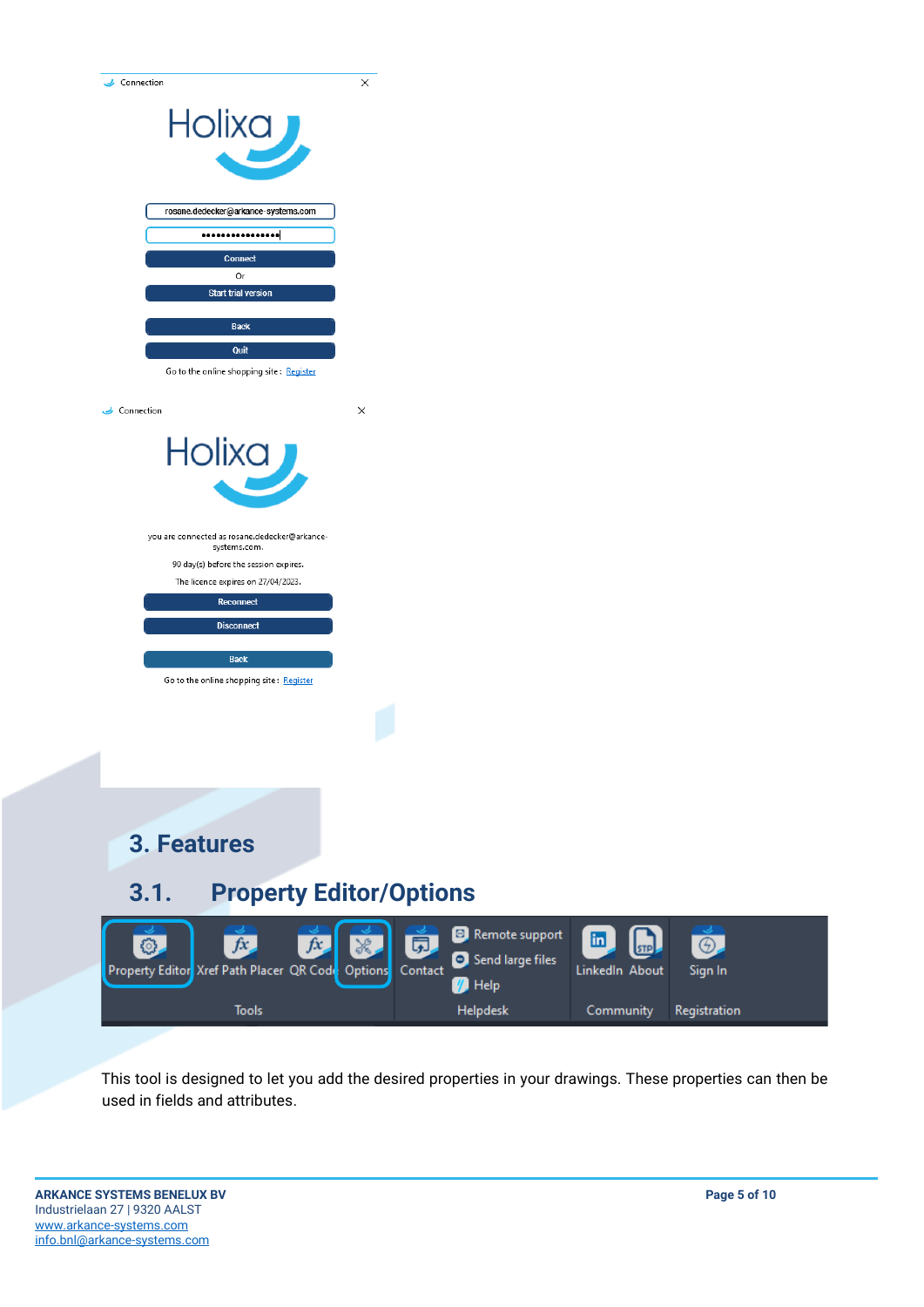1. use the input fields to place text

| Property name: |      |  |
|----------------|------|--|
| Label:         |      |  |
| Type:          | Text |  |
| Default value: |      |  |

2. two options for type: fixed value or selection field

| Type:          | Text              | $\checkmark$ |
|----------------|-------------------|--------------|
| Type:          | Selection         |              |
| Items:         | kem               | ᄉ            |
|                | 158adp<br>952efv  | e            |
|                |                   |              |
|                | ------<br>654yhgf |              |
| Default value: | 952efv            |              |

3. Click 'New iProperty' to confirm



- 4. Use arrows to arrange the properties
	- $\mathbbm{A}$  $\boldsymbol{\mathrm{v}}$

 $\bullet$ 

5. Use the brush to delete all properties at once

| Holixa AutoCAD App Options                                                                   |              |              |                 | $\times$                                                                                                                                                                                                                                                                                                                                            |
|----------------------------------------------------------------------------------------------|--------------|--------------|-----------------|-----------------------------------------------------------------------------------------------------------------------------------------------------------------------------------------------------------------------------------------------------------------------------------------------------------------------------------------------------|
| iProperty Editor<br>iProperty details<br>Property name:<br>Label:<br>Type:<br>Default value: | Text         | $\checkmark$ |                 | $\overline{\odot}$                                                                                                                                                                                                                                                                                                                                  |
| Property name                                                                                | Label        | Type         | Default value   |                                                                                                                                                                                                                                                                                                                                                     |
| Company                                                                                      | Company name | Text         | Arkance Systems | $\blacktriangle$                                                                                                                                                                                                                                                                                                                                    |
| Designer                                                                                     | Designer ID  | Text         | PB              | $\overline{\mathbf{v}}$                                                                                                                                                                                                                                                                                                                             |
|                                                                                              |              |              |                 |                                                                                                                                                                                                                                                                                                                                                     |
|                                                                                              |              |              |                 | $\begin{picture}(220,20) \put(0,0){\line(1,0){10}} \put(15,0){\line(1,0){10}} \put(15,0){\line(1,0){10}} \put(15,0){\line(1,0){10}} \put(15,0){\line(1,0){10}} \put(15,0){\line(1,0){10}} \put(15,0){\line(1,0){10}} \put(15,0){\line(1,0){10}} \put(15,0){\line(1,0){10}} \put(15,0){\line(1,0){10}} \put(15,0){\line(1,0){10}} \put(15,0){\line($ |
|                                                                                              |              |              | OK              | Cancel                                                                                                                                                                                                                                                                                                                                              |

After clicking on the 'OK', the properties are added to the drawing properties of the DWG.

|                                                                                                                               | A grondplan woning 2021f.dwg Properties                                                                                                                     | $\times$      |              |
|-------------------------------------------------------------------------------------------------------------------------------|-------------------------------------------------------------------------------------------------------------------------------------------------------------|---------------|--------------|
|                                                                                                                               | General Summary Statistics Custom<br>Custom properties:<br>Value<br>Name<br>PB<br>Designer<br><b>Arkance Systems</b><br>Company<br>952efv<br>Classification | Add<br>Delete |              |
| <b>ARKANCE SYSTEMS BENELUX BV</b><br>Industrielaan 27   9320 AALST<br>www.arkance-systems.com<br>info.bnl@arkance-systems.com |                                                                                                                                                             |               | Page 6 of 10 |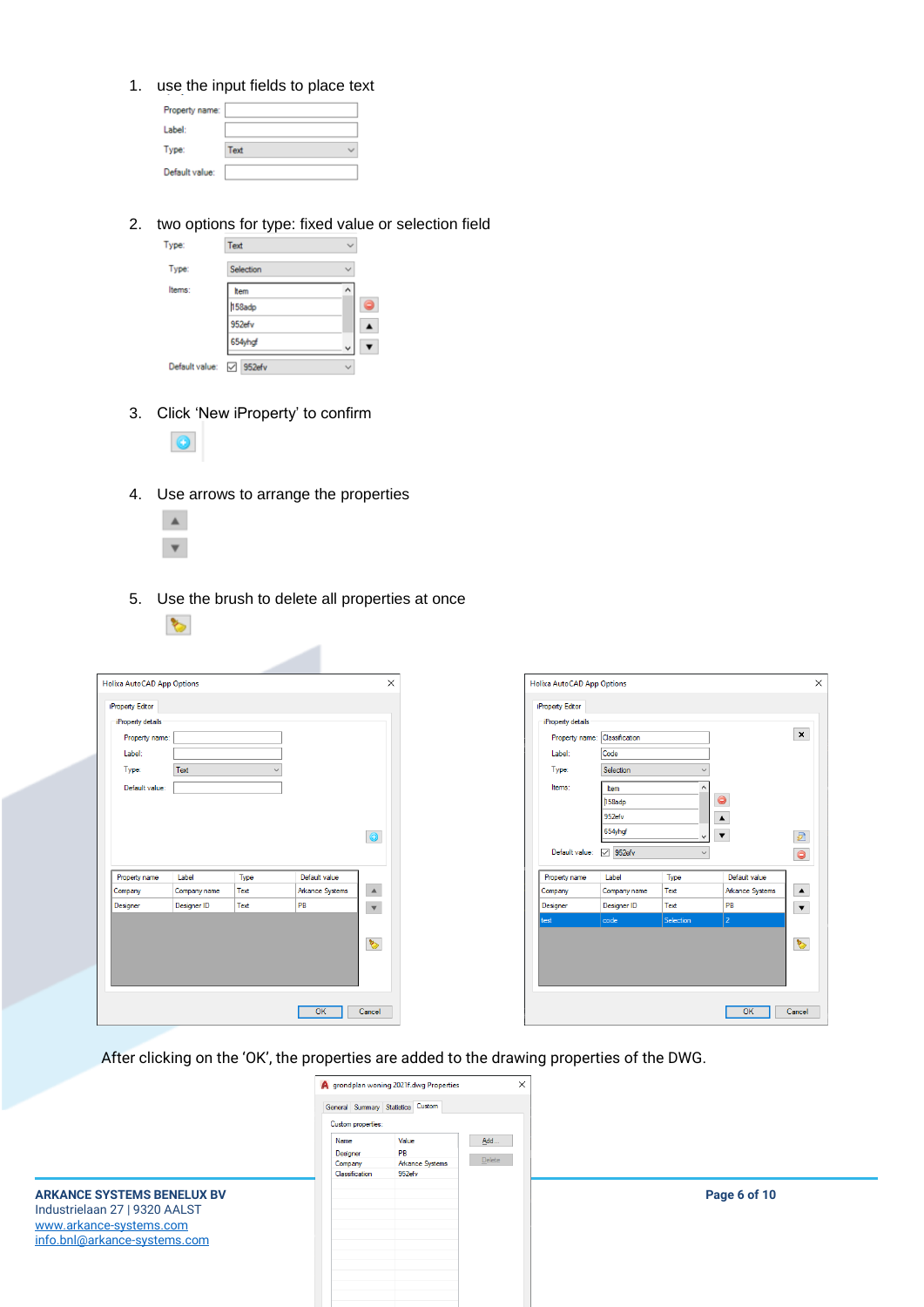| A Field                                                                                                                                                                                                                                                                                                                                                                                                                                                                                                                                                                                                                                                      |                                                                               | $\times$             |
|--------------------------------------------------------------------------------------------------------------------------------------------------------------------------------------------------------------------------------------------------------------------------------------------------------------------------------------------------------------------------------------------------------------------------------------------------------------------------------------------------------------------------------------------------------------------------------------------------------------------------------------------------------------|-------------------------------------------------------------------------------|----------------------|
| Field category:<br>All<br>Field names:                                                                                                                                                                                                                                                                                                                                                                                                                                                                                                                                                                                                                       | Author:<br>$\overline{\phantom{a}}$<br>Format:                                |                      |
| Author<br><b>PlockDiscobolder</b><br>Classification<br>Company<br><b>CreateDate</b><br>CurrentSheetCategory<br>CurrentSheetCustom<br>CurrentSheetDescription<br>CurrentSheetIssuePurpose<br>CurrentSheetNumber<br>CurrentSheetNumberAndTitle<br>CurrentSheetRevisionDate<br>CurrentSheetRevisionNumber<br>CurrentSheetSet<br>CurrentSheetSetCustom<br>CurrentSheetSetDescription<br>CurrentSheetSetProjectMilestone<br>CurrentSheetSetProjectName<br>CurrentSheetSetProjectNumber<br>CurrentSheetSetProjectPhase<br>CurrentSheetSubSet<br>CurrentSheetTitle<br><b>Date</b><br>Designer<br><b>Deviceivame</b><br>DieselExpression<br>$\checkmark$<br>Filansma | (none)<br>Uppercase<br>Lowercase<br><b>First capital</b><br><b>Title case</b> |                      |
| Field expression:<br>% <vacvar author="">%</vacvar>                                                                                                                                                                                                                                                                                                                                                                                                                                                                                                                                                                                                          |                                                                               |                      |
|                                                                                                                                                                                                                                                                                                                                                                                                                                                                                                                                                                                                                                                              |                                                                               | OK<br>Cancel<br>Help |

The custom made iProperties are available in the Field command.

The value of the iProperties can be easily modified through the 'Property Editor'

| iProperty editor |                        |  |  |  |
|------------------|------------------------|--|--|--|
| Company name     | <b>Arkance Systems</b> |  |  |  |
| Designer ID      | PB                     |  |  |  |
| Code             | 952efv<br>$\checkmark$ |  |  |  |
|                  | Cancel<br>OK           |  |  |  |

# <span id="page-6-0"></span>**3.2. Xref Path Placer**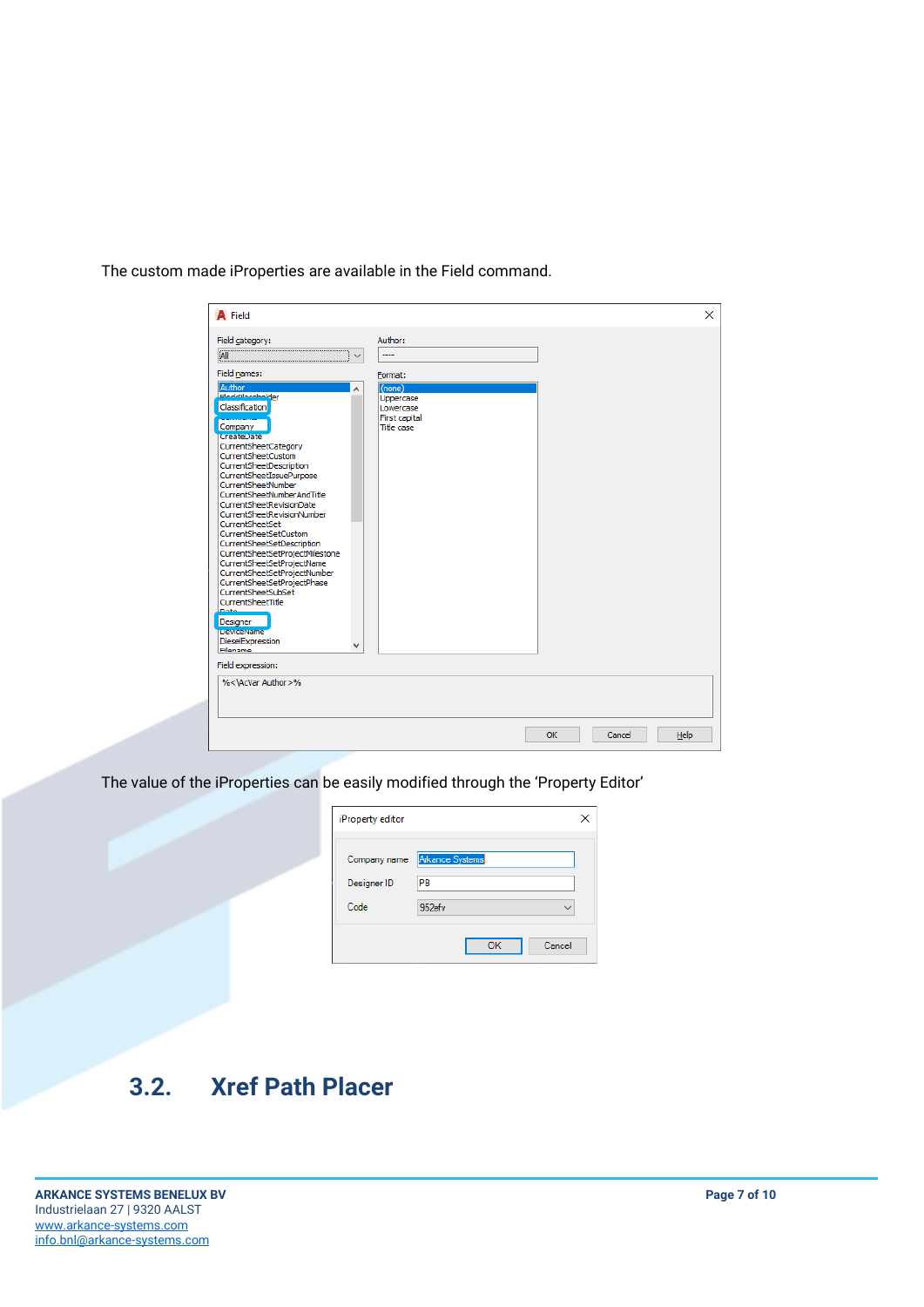

This functionality lets you add all or some of your Xrefs as Mtext for a visual check when plotting.

| Xref Path's                                                                           |                                 | $\vert$ x       |
|---------------------------------------------------------------------------------------|---------------------------------|-----------------|
| $\Box$ Select All<br>No. verf meubels.dwg<br>No. verf wagen.dwg<br>.\xref meubels.dwg |                                 | <b>VARKANCE</b> |
| Text Size: 250                                                                        | Cancel<br>Place X-REF path text |                 |

Looks like this in the AutoCAD drawing.

<span id="page-7-0"></span>

| ByLayer<br><b>CLEUR GEEL-G.</b><br>silable | ALGEMEEN 112070 TITELHOEK dwg<br>6-08-18.dwg<br>-0101.dwg<br>PL (2).dwa<br>2'⊻NÄ Gangen, sassen en traphallen - +01 - ENKEL balie + wachtzone Bb 01 205 a & b - studie 13082018 intekenplan.dwg i<br>-01-VK-060.dwg<br>ITECTUUR\Assenstelsel met Lambert positie vanaf +00.dwg |
|--------------------------------------------|--------------------------------------------------------------------------------------------------------------------------------------------------------------------------------------------------------------------------------------------------------------------------------|
| 3.3.                                       | <b>QR Code</b>                                                                                                                                                                                                                                                                 |
| O.                                         | Remote support<br>in<br>fx<br>fx<br>$\aleph$<br>同。<br>⊕<br>Send large files<br>Property Editor Xref Path Placer QR Code Options<br>Contact<br>LinkedIn About<br>Sign In<br><b>Help</b>                                                                                         |

Helpdesk

Community

Registration

This tool generates a QR code which you can add to the drawing.

Tools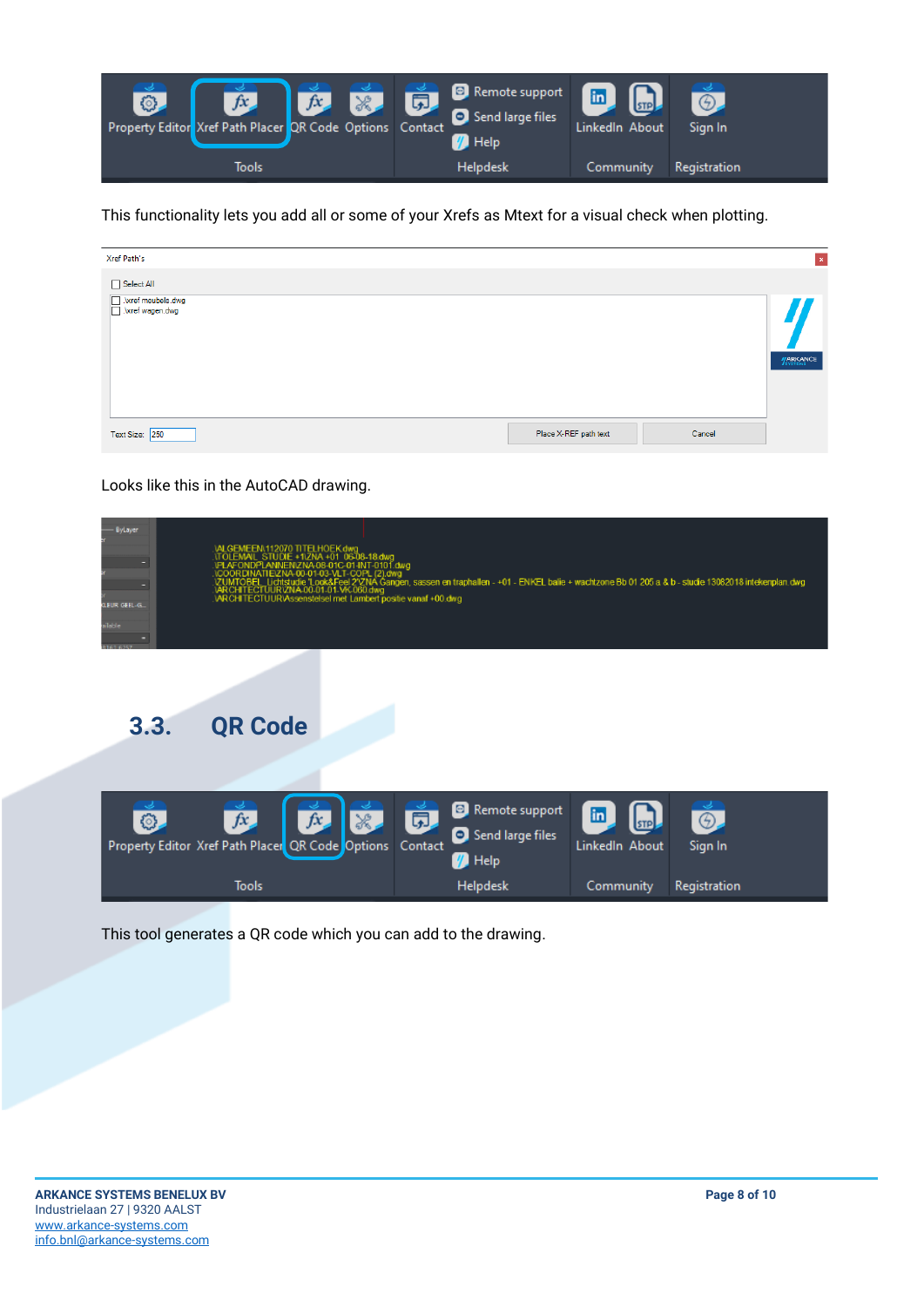| Arkance Systems QR Code Generator<br>$\mathbf{x}$ |                         |                                      |  |  |
|---------------------------------------------------|-------------------------|--------------------------------------|--|--|
| Data to Encode                                    |                         |                                      |  |  |
| Type of data                                      | Text                    | $\checkmark$                         |  |  |
| Text:                                             | www.Arkance-systems.com |                                      |  |  |
| Options<br>Type<br>◉ Native Hatch                 | Options                 | $\boldsymbol{\eta}$                  |  |  |
| 180<br>Size                                       | Specify on-screen       | <b>ARKANCE</b><br>Generate<br>Cancel |  |  |

Simply add the desired text, URL, … in the 'textbox' and click generate to place the QR-code in the drawing.



## <span id="page-8-0"></span>**4. Contact Arkance Systems service desk**



With these buttons you can contact the Arkance Systems Service Desk consultant directly by email without the need to switch to another program (Outlook, Lotus Notes, …). You can also ask for remote support and send large datasets via the free WeTransfer service. Via the Help button, you open this document.